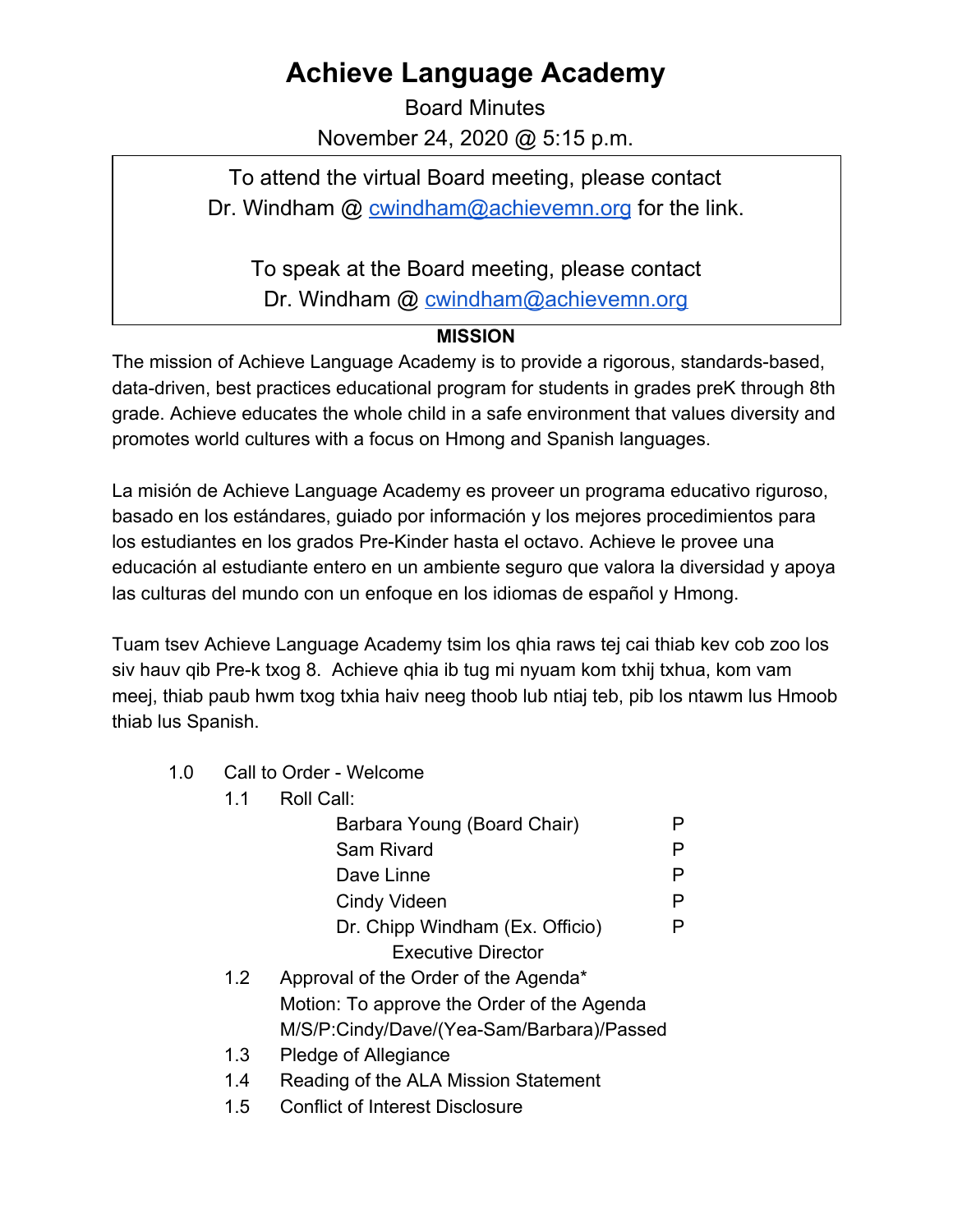- 2.0 Information and Communications
	- 2.1 Public Comment
	- 2.2 Authorizer Communication/Comments
	- 2.3 Executive Director Report\*
- 3.0 Approval of the Consent Agenda Motion: To approve the Consent Agenda with removing 3.1 October 2020 Meeting Minutes. M/S/P:Dave/Cindy/(Yea-Sam/Barbara)/P

3.1 October 2020 Meeting Minutes\*

- 3.2 McGrane Contract\*
- 3.3 Language Line Solutions\*
- 4.0 Business
	- 4.1 Governance
		- 4.1.a Election Update
			- -Not all stakeholders received PAPER ballots.
	- 4.2 Human Resources
	- 4.3 Finance
		- 4.3.a October Finance Report\*
		- 4.3.b Audit Update
		- 4.3.c Request from Executive Director/Social Worker (Kathy Oelze to present)

In light of the new mandates from Gov. Walz, a request has been made to allocate no more than \$10,000 to be used for DIRECT SERVICES for the students and families of Achieve Language Academy between November 30 and December 22, 2020. These funds will be used to help with additional food and holiday needs for families of ALA. Funding proposal is to absorb this into our annual budget, which currently shows a projected surplus of over \$190,000. All requests and tracking will flow through the Social Work office with oversight from the Executive Director and School Social Worker.

Motion: To approve the request to allocate no more than \$10,000 to be used for DIRECT SERVICES for the students and families of Achieve Language Academy between November 30 and December 22, 2020.

M/S/P:Sam/Dave(Yea-Cindy/Barbara)/Passed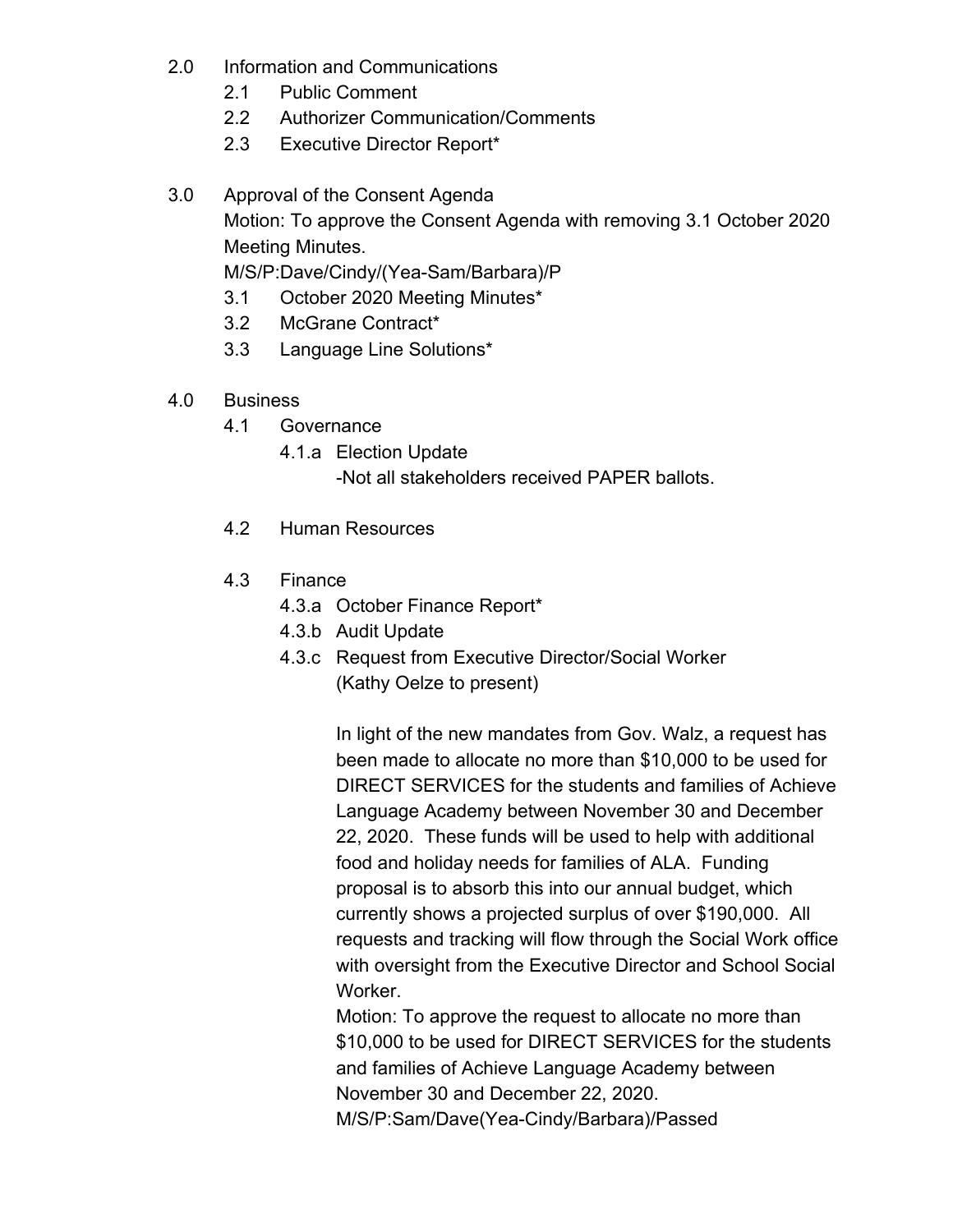- 4.4 Operations
	- 4.4.a Covid-19 Update
- 4.5 Academics
	- 4.5.a Conferences
	- 4.5.b Attendance
- 5.0 Policies
	- 5.1 410 Employee Leave (first read)\* Send to new Board members.
	- 5.2 XXX Enrollment NEW (first read)\* Motion: To approve the Achieve Language Academy Enrollment Policy for immediate implementation. M/S/P:Sam/Dave(Yea-Cindy/Barbara)/Passed
- 6.0 Information and Other Business Sharing
	- 6.1 MACS Board Trainings\*
	- 6.2 Seating of New Board Members Motion: To approve the ballot results of the 2020 Achieve Language Academy Election and seat the following new Board members:

**Teachers** 

- Elizabeth Brandt
- Goly Yang
- Brad Nelson

## **Parents**

- Sandra Castro Pearson
- Ana Centeno
- Heatherlee-Nguyen

## **Community**

- Mateo Martinez
- Ofir Germanic

M/S/P:Dave/Sam(Yea-Cindy/Barbara)/Passed

- 6.3 Thank you to Outgoing Board Members
- 7.0 Future Meeting(s)
	- 7.1 Next regular Board meeting will be held on December 22.